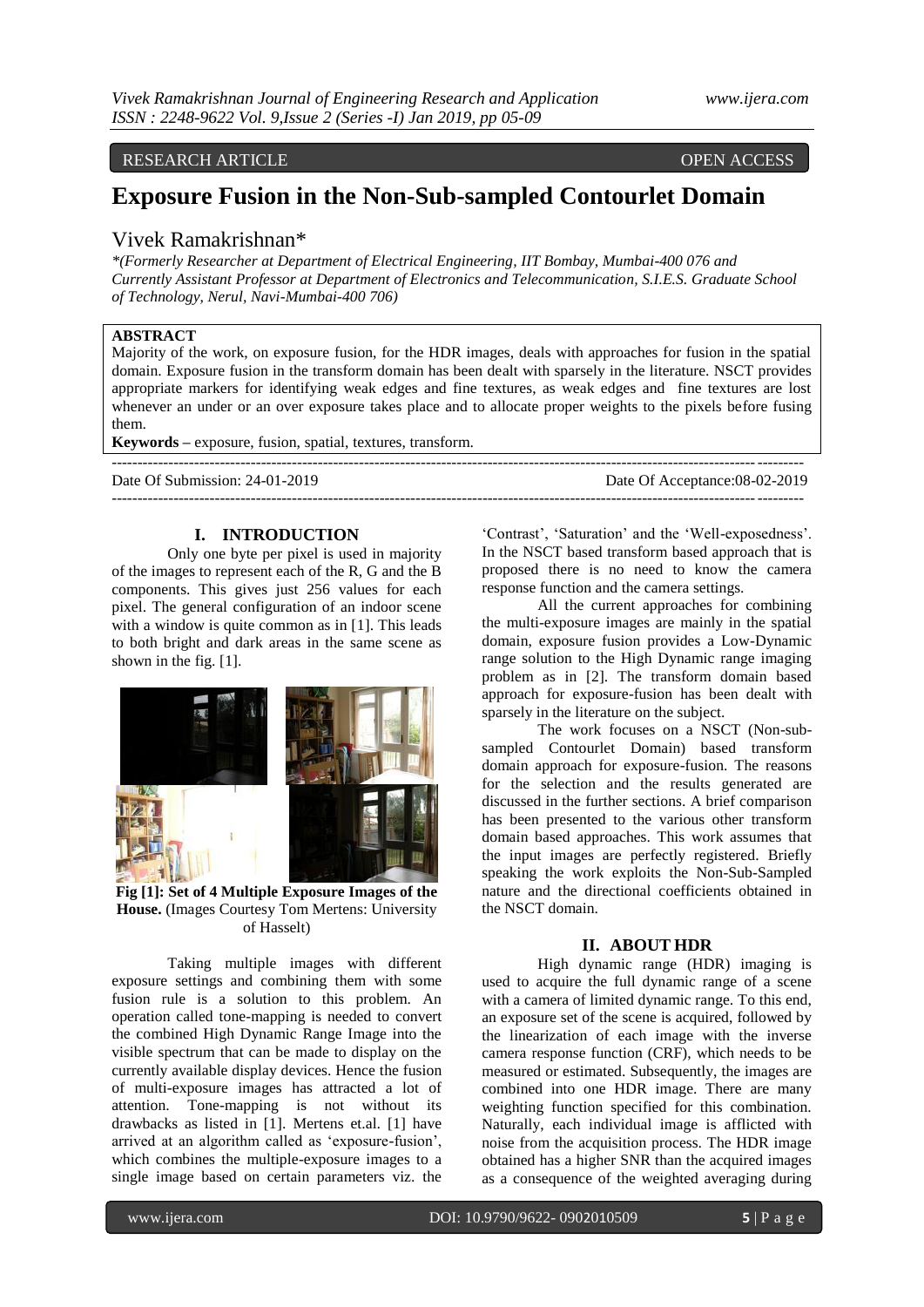reconstruction. Exposure-Fusion as developed by Tom-Mertens et.al. [1], discusses the fusion of the multiple exposure images based on the quality parameters such as the Saturation, Contrast and Well-exposedness. Weights could be assigned to these parameters in the algorithm. The readers are further asked to refer [1] for more details on the Exposure Fusion. The Exposure Fusion algorithm involves the decomposition of the image using the Laplacian Pyramid and the weight maps obtained using the Gaussian Pyramid. This was introduced for reasons mentioned in the reference quoted in [1]. The main reason is to avoid the visible seams. In the multi-resolution blending technique the results contains a spurious low frequency brightness change, which is not present in the original image set. It is caused by a highly varying change in brightness among the different exposures. This vast difference in the exposure settings gives rise to a lot of visible seams in the images, and also causes a lot of blur in the images. Constructing a Laplacian pyramid of higher order partially solves this problem.

### **III. THE NON-SUB-SAMPLED CONTOURLET TRANSFORM**

The non-sub-sampled Contourlet transform is built upon non-sub-sampled pyramids and the non-sub-sampled directional filter banks and provides a shift invariant directional multi-resolution image representation. The NSCT extracts the geometric information of images, which can be used to distinguish noises from weak edges. The Non-Sub-Sampled Contourlet transform can be represented as a shift invariant version of the Contourlet transform. The NSCT is built upon iterated non-sub-sampled filter banks to obtain a shift-invariant directional multi-resolution image representation.

The Contourlet transform employs Laplacian pyramids for multi-scale decomposition, and the directional filter banks (DFB) for directional decomposition. To achieve the shift-invariance, the Non-Sub-Sampled Contourlet transform is built upon non-sub-sampled pyramids and the non-subsampled DFB [3].

### **IV. NON-SUB-SAMPLED PYRAMIDS**

The building block of the non-sub-sampled pyramid is a two channel non-sub-sampled filter bank as shown in Fig.2 [3]. A non-sub-sampled filter bank has no down sampling or up-sampling operation and hence it is shift-invariant.



**Fig 2 [3]** Ideal frequency response of the building block (a) non-sub-sampled pyramid; (b) non-subsampled DFB

The perfect reconstruction condition is given as

 $H_0(z)G_0(z) + H_1(z)G_1(z) = 1$  (1)

This condition is satisfied much easily than the perfect reconstruction condition for the critically sampled filter banks, and thus allows better filters to be designed.



**Fig.2 [3]** Iteration of two-channel non-sub-sampled filter banks in the analysis part of a non-sub-sampled pyramid. For up-sampled filters, only effective passbands within dotted boxes are shown.

# **V. DIRECTIONAL FILTER BANK**

The non-sub-sampled DFB is a shiftinvariant version of the critically sampled DFB in the Contourlet transform. The building block of a non-sub-sampled DFB is also a two-channel nonsub-sampled filter bank. However, the ideal frequency response for a non-sub-sampled DFB is different, as shown in Fig. 3. To obtain finer directional decomposition, we iterate the non-subsampled DFB's. For the next level, we up-sample all filters by a quincunx matrix given by



**Fig. 3[3]** Frequency divisions of: (a) Non-subsampled pyramid (b) Non-sub-sampled DFB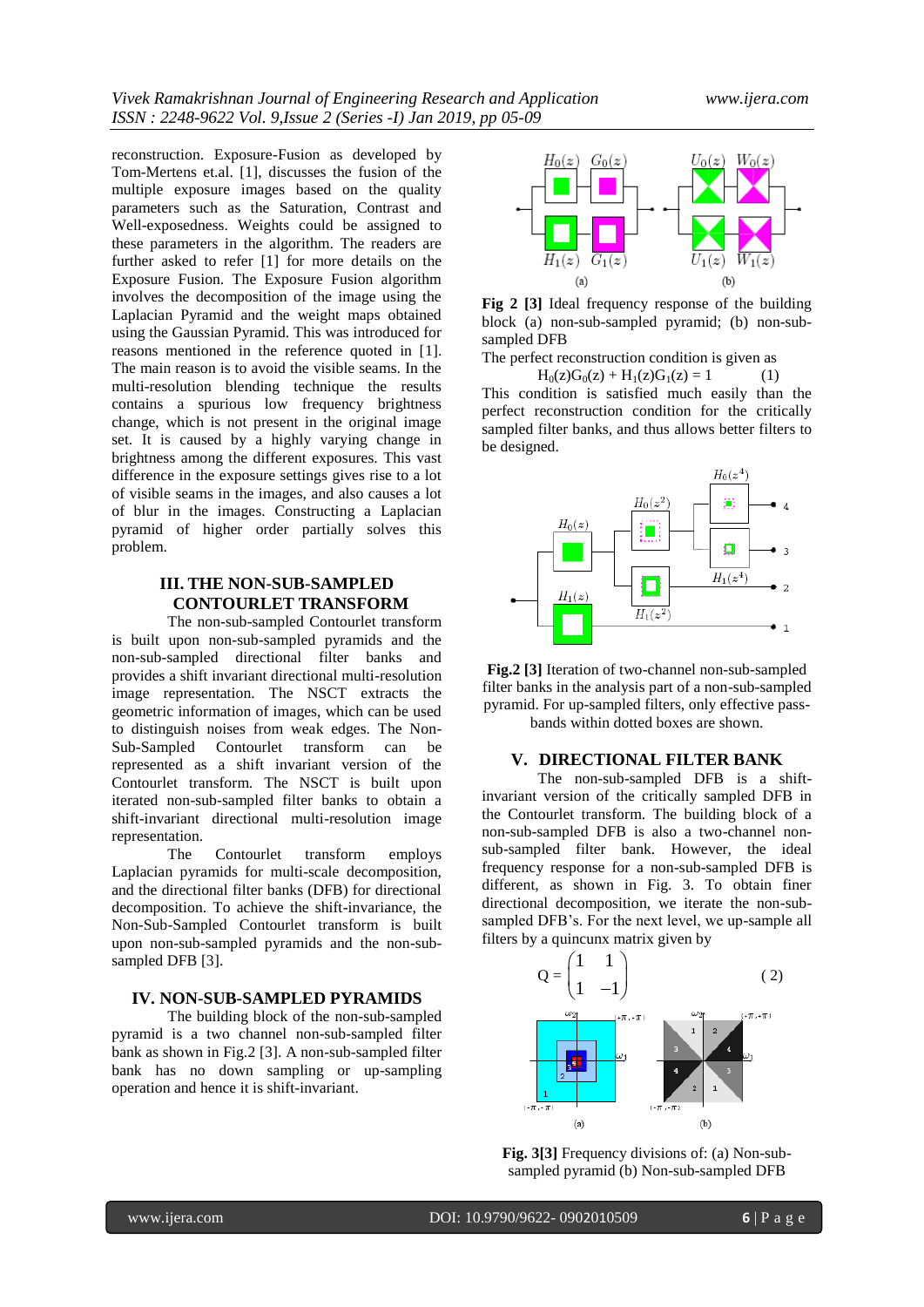

**Fig.4 [3]** Up-sampling filters by a quincunx matrix Q



**Fig.5 [3]** Cascading of the Analysis Part

The frequency responses of two upsampled filters are given in Fig. 4 and the cascading of the analysis part is shown in Fig. 5. Then we obtain a four-direction frequency division as shown in Fig. 3.

## **VI. NON-SUB-SAMPLED CONTOURLET TRANSFORM**

The non-sub-sampled Contourlet transform combines non-sub-sampled pyramids and non-subsampled DFB's as shown in Fig.6. Non-sub-sampled pyramids provide multi-scale decomposition and non- sub-sampled DFB"s provide directional decomposition. This scheme can be iterated repeatedly on the low-pass sub-band outputs of nonsub-sampled pyramids.



**Fig. 6 [3]**. The non-sub-sampled Contourlet transform

(a) Block diagram. First, a non-subsampled pyramid split the input into a low pass subband and a high-pass sub-band. Then a non-subsampled DFB decomposes the high-pass sub-band into several directional sub-bands. The scheme is iterated repeatedly on the low-pass sub-band.

(b) Resulting frequency division, where the number of directions is increased with frequency.

#### **VII. PROPOSED APPROACH 7.1 The Motivation**

The observation as in [2] states that the "Weak edges and fine textures are the first casualty whenever an under-exposure or an over-exposure takes place". So the proposed transform based approach should be empowered enough to detect the weak edges and textures, and to retain and enhance the same.

If the intensity distribution of the object being imaged is time-varying, then a time sequence of images of that object will also display a timevarying intensity as is the case with the multiexposure images, and hence the image intensity is non-stationary.

This motivates us for the use of transforms such as the Haar Analysis, Wavelets, Contourlet and NSCT, instead of the usual Fourier analysis.

The basic drawbacks of fusion in the spatial domain include the following:

- 1. There are vast-brightness changes around the edges.
- 2. When we subtract the low-pass filtered version we retain the edges in the image as in the case of the laplacian Pyramid.
- 3. In turn we retain the Pixels that depict or get affected by a higher rate of change in the illumination.
- 4. Sub-Sampling these edges, gives reduced pixels.
- That is, by sub-sampling we give more room for approximating the vacant areas with edge-pixels that themselves are greatly varying in their brightness.
- 6. So if the brightness change is very high the pixels that are retained will vary very high in their brightness levels, as all of these would be the edge pixels of the corresponding multiexposure images.
- 7. The individual weight-maps would also vary greatly due to the vast differences in the brightness component.
- 8. This degrades the contrast and introduces lowfrequency brightness change in the non-edge area pixels, as these are in turn are approximated from the edge-pixels.

Compared with the wavelet and other transforms, the Contourlet transform has the characteristics of multi-scale, time-frequency localization and multi-directions. However, due to the lack of translation invariance of the Contourlet transform, we use the non-sub-sampled Contourlet transform.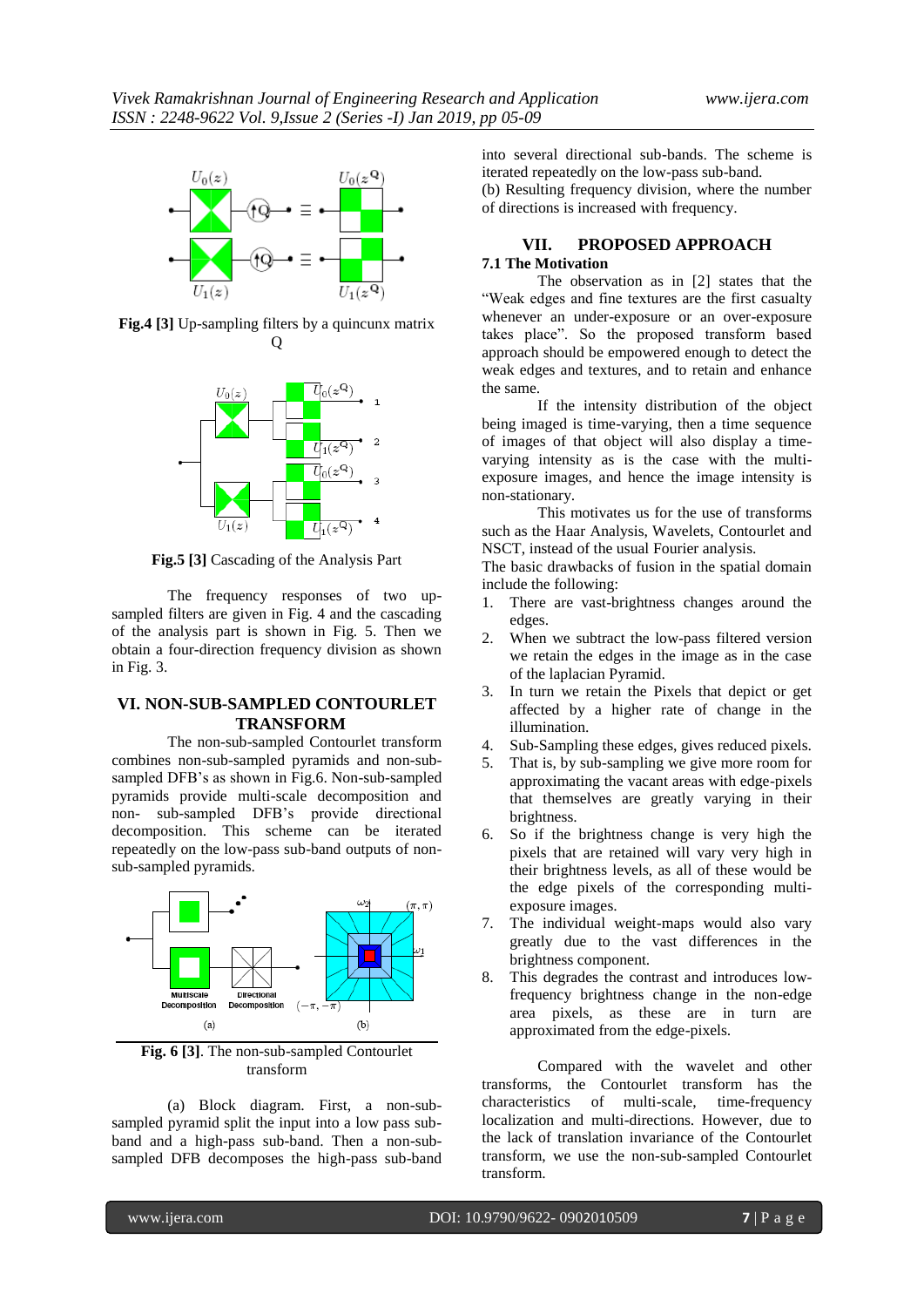The other reasons for selecting the Non-Sub sampled Contourlet transform are:

In the frequency domain, both weak edges and noises lead to low-value coefficients. The nonsub-sampled contourlet transform provides not only multi-resolution analysis, but also geometric and directional representation.

The NSCT coefficients provide markers for the classification of the pixels as in [3], as Strong edge pixels, Weak edge pixels and noise.

 The strong edges correspond to those pixels with big-value coefficients in all sub-bands

 Second, the weak edges correspond to those pixels with big-value coefficients in some directional sub-bands but small-value coefficients in other directional sub-bands within the same scale.

• Finally, the noises correspond to those pixels with small-value coefficients in all sub-bands.

We have to define our threshold here; which is again a design issue. To this end, we have to modify the NSCT coefficients according to the category of each pixel by nonlinear mapping function.

The contribution of this work includes the following

The use of Non-sub-sampled filters, instead of the Laplacian filters which are sub-sampled. This improves the fusion for the images that have a greatly varying level of brightness in the exposure sequence. Overall contrast in the image improves. As regards the comparison with the Fourier domain, directional information though present is a global operator in the Fourier domain and does not have spatial info. This prevents us from distinguishing between weak edges and spurious noise. In the NSCT domain, we have a directional filter. Since in Fourier domain both the spurious frequencies and the weak edges yield small value coefficients, there is no demarcation between them. Fourier Transform gives directional components but it is a global operator and may not have spatial info.

Moreover the overall implementation is simple, as compared to the Wavelet domain. Since we use MRA in the wavelet domain we need a down and up sampling operation before compositing the sub-bands.

The work in NSCT domain believes in the conjecture that the NSCT coefficients are Gaussian Distributed, which would enable us to model them based on just their mean and the Standard Deviation. This fact also helps us in avoiding the halos and other blocking-artifacts arising out of Sharp transitions in the domain based exposure-fusion.

Gaussian distribution implies that we can model the given set of points using their mean and the standard deviation and when this is done to obtain the weight map we can use the mean and the standard deviation

of these points. The NSCT exploits the fact that ""Weak edges and textures are the first casualty when an over or under exposure takes place" [2], and NSCT helps in preserving the same to a great extent due to its Directional filter bank structure.

The weights for the individual sub-band coefficients are computed as follows

- 1. Compute the mean and the standard-deviation for the sub-bands at that particular level.
- 2. Classify the pixels as
- a. Strong Edge Pixels if  $\mu$  >= Scale\*  $\sigma$
- b. Weak-edge and weak-texture pixels if  $\mu$  < Scale \* $\sigma$  And max > = Scale\* $\sigma$
- c. Noisy Pixels if  $\mu$  < Scale  $*$   $\sigma$  And max < Scale \* σ
- 3. The Weak-edge and textured pixels are weighted by the weighting function

Given by the following expression:

 $(1/(\sigma^* \sqrt{2})))$ \*exp  $((X(i, j) - \mu)^2/(2 \sigma^2)$ ) (3) Where  $X(i, j)$  is the pixel value.

### **7.2 Implementation**

The implementation for our scheme is carried out in the following steps: -

1. The input images are first decomposed using the RGB2Lab conversion.

2. The NSCT is applied only to the "L-Channel", as it is the channel that gets affected by the brightness variations. (We use the pyramidal filter as 'maxflat' and the directional filter as 'dmaxflat7').

3. The Noise Standard Deviation of the input image is obtained as in by the formulae (Median of the highest Sub-band)/ 0.6745.

4. The coefficients obtained are classified into 3 classes as in [3] as follows: -

- a. Strong edge pixels: If mean value of the corresponding pixels of the directional sub-band coefficients at that particular level is greater than the scaled value of the Noise Standard Deviation.
- b. Weak edge pixels: If mean value of the corresponding pixels of the directional sub-band coefficients at that particular level is less than the scaled value of the Noise Standard Deviation and the maximum value of the corresponding pixels of the directional sub-band coefficients at that particular level is greater than the scaled value of the Noise Standard Deviation.
- c. Noisy Pixels: If the mean value of the corresponding pixels of the directional sub-band coefficients at that particular level is less than the scaled value of the Noise Standard Deviation and the maximum value of the corresponding pixels of the directional sub-band coefficients at that particular level is less than the scaled value of the Noise Standard Deviation.